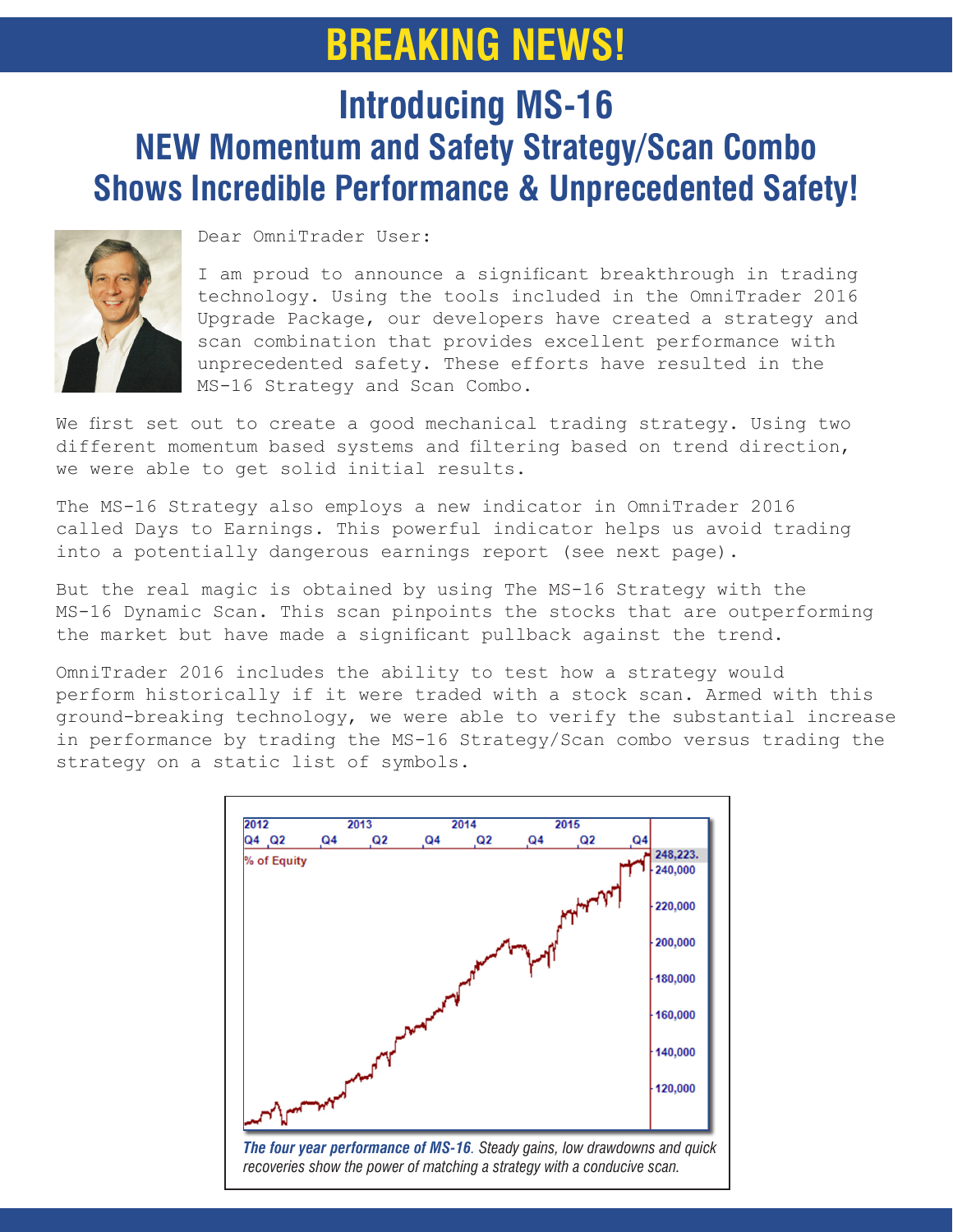#### **BIG Improvement w/ the Combo**

By scanning the whole market for the best setups for our strategy, we have a major advantage against trading a static symbol list.

The table to the right shows the results of trading two different lists with the MS-16 Strategy. The first column shows the results of trading MS-16 on the stocks currently in the S&P 100. The second column shows the results of trading MS-16 on the stocks that would have passed the MS-16 Scan.

The strategy actually performed well on both lists. But notice how the MS-16 combo was able to substantially improve EVERY category while maintaining the low draw down!

#### **The Profit Magic of the MS-16 Combo**

| <b>Year to Date Stats</b> | <b>S&amp;P 100</b> | MS-16 Scan |
|---------------------------|--------------------|------------|
| <b>Hit Rate</b>           | 63%                | 73%        |
| <b>Profit/Trade</b>       | .31%               | .99%       |
| <b>Return</b>             | 11%                | 25%        |
| <b>Max DD</b>             | 5%                 | 5%         |
| <b>Return/DD Ratio</b>    | 2.53%              | 4.69%      |

*The year-to-date performance of the MS-16 strategy on the stocks in the S&P 100 vs. the dynamically changing stocks in the MS-16 Scan. Using the Dynamic MS-16 Scan, we show a double digit improvement in Hit Rate, three times the profitability, and over double the return!*

By applying MS-16 to a list of stocks that are the perfect setup for the strategy, we have a huge advantage over trading a static list. And the powerful MS-16 combo is available NOW in the OmniTrader 2016 Upgrade Package.

### **Never Trade into an Earnings Report Again!**

The new Days to Earnings indicator is now included in OmniTrader 2016, and it can be used to completely remove the risk of trading into an earnings report surprise.

Days to Earnings (DTE) can be used as a filter in a strategy so that you don't take a trade when an earnings report is looming. And traders will really love the new DTE Stop. This powerful new addition to OT 2016 will exit a trade n number of days before an earnings report is scheduled.